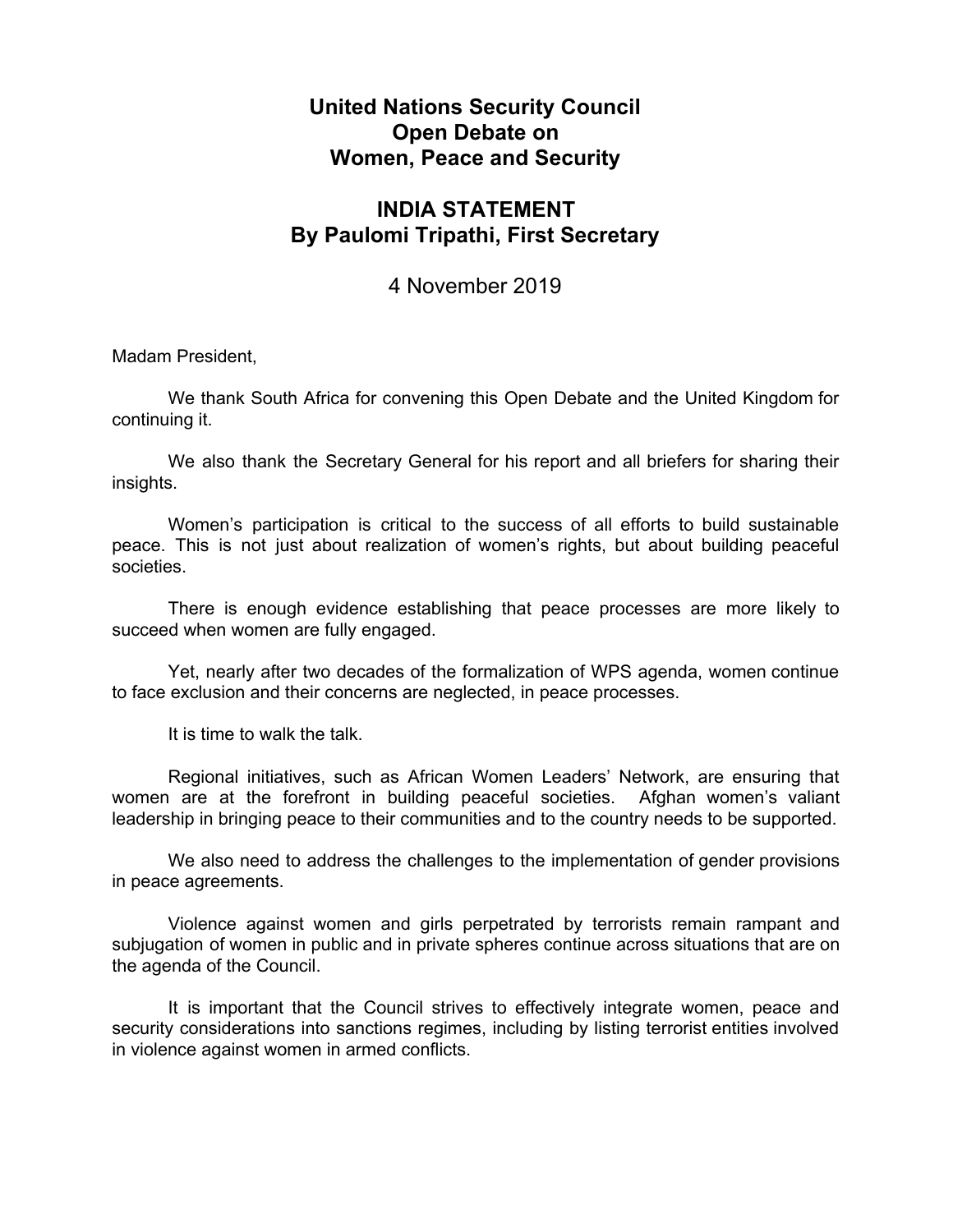Madam President,

As everyone today focuses on collective action, one delegation rhetorically regurgitates about women's rights in my country.

This delegation represents a system that has been exporting terrorism and regressive extremist ideologies, and stifling women's voices for narrow political gains.

This has devastated lives of generations of women and their families, in our region and beyond.

Habitually making baseless allegations, without any relevance to the agenda under consideration, has become a staple for this delegation.

This has happened not just earlier during this debate on October 29 at the meeting 8649, but also during the Open Debate on the 'Situation in the Middle East, including the Palestinian question' on October 28 at the meeting 8648 of the Council.

We firmly reject these baseless allegations.

The Council has not paid attention to such deceitful narratives in the past, and we are confident that the Council will continue to do so, to ensure that its agenda is not used as a ploy for furthering territorial ambitions.

## Madam President,

The positive impacts of greater participation of women in UN peacekeeping is well recognized in the WPS agenda.

Through the A4P initiative the Member States are committed to implement the Women, Peace and Security agenda by increasing the number of civilian and uniformed women in peacekeeping. This has been complemented by the Uniformed Gender Parity Strategy.

Yet, women make up only 4.2% of military personnel in UN peacekeeping missions.

We ought to encourage participation of all women units to achieve the set targets in this regard.

However, we notice that to accommodate those who cannot fulfill the commitments of providing all women units, mixed units are being given preference by diluting the policy frameworks. If this continues, we possibly cannot achieve the set targets.

India remains committed to increasing the number of women peacekeepers and has deployed a Female Engagement Team in MONUSCO earlier this year.

We will continue work for meaningful participation of women in peace and security issues. The normative work done outside the Council and India's experience of